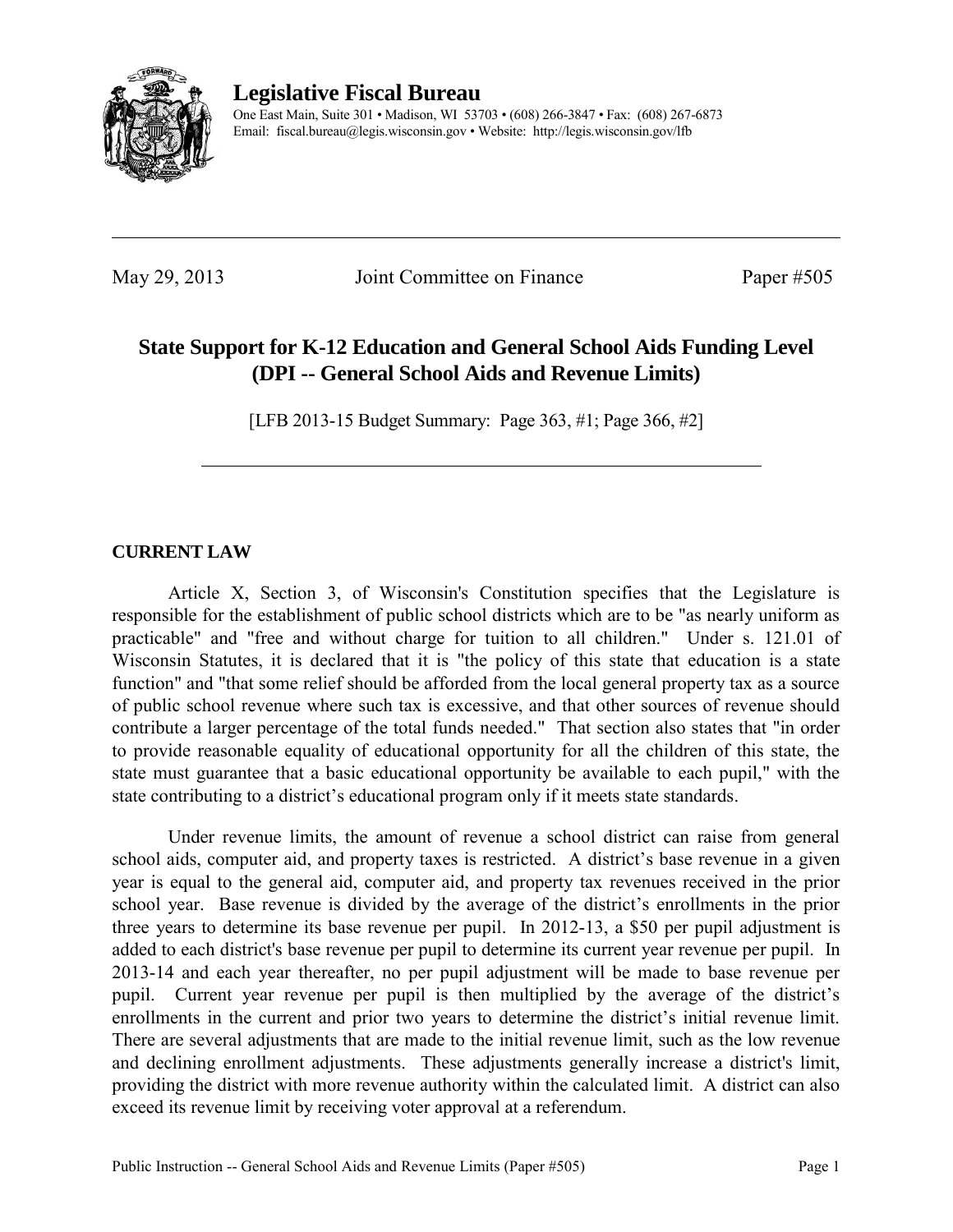Under the low revenue adjustment, any district with base revenue per pupil, after adding the per pupil adjustment, that is less than \$9,000 per pupil in 2012-13 and \$9,100 per pupil in 2013-14 and each year thereafter receives an adjustment equal to the amount needed to raise their per pupil revenue to the \$9,000 or \$9,100 amount.

The general school aids appropriation funds equalization, integration, and special adjustment aid. (High poverty aid, which is also a form of general aid, is funded from a separate appropriation.) Almost all of the funding in the appropriation is distributed through the equalization aid formula. A major objective of the formula is tax base equalization. The formula operates under the principle of equal tax rate for equal per pupil expenditures. There is an inverse relationship between equalization aid and property valuations. Districts with lower per pupil property values receive a larger share of their costs through the formula than districts with higher per pupil property values.

One measure of state support of K-12 education is based on the concept of partial school revenues. The traditional definition of partial school revenues is the sum of state general and categorical aids and the gross school property tax levy, with certain exceptions. The traditional definition of state support is the sum of state general and categorical aids, the school levy and first dollar tax credits, and the general program operations appropriation for the Program for the Deaf and Center for the Blind.

### **GOVERNOR**

 Provide \$42,936,600 in 2013-14 and \$86,302,500 in 2014-15 for general school aids. Under the bill, general school aids funding would increase from \$4,293,658,000 in 2012-13 to \$4,336,594,600 in 2013-14 and \$4,379,960,500 in 2014-15. This would result in increases of 1.0% annually, compared to the prior year.

 The bill would maintain the revenue limit provisions established in the 2011-13 biennial budget under which, in 2013-14 and each year thereafter, there would be no per pupil adjustment and a \$9,100 low revenue adjustment per pupil.

Table 1 shows the level of state support for K-12 education in 2012-13, using the traditional definitions of state support and partial school revenues, and the funding levels proposed by the Governor under the bill for the 2013-15 biennium.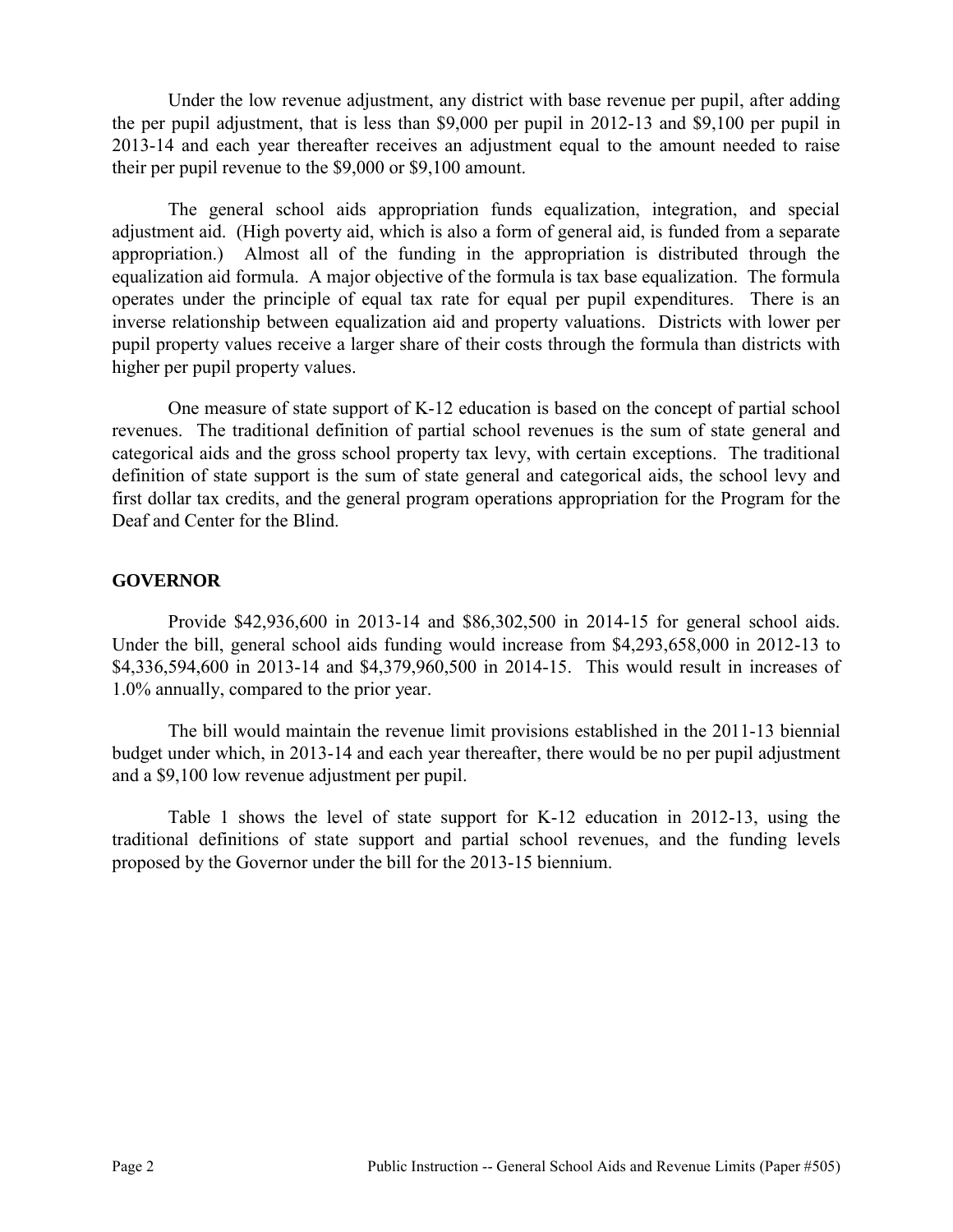#### **TABLE 1**

### **State Support for K-12 Education -- AB 40 (\$ in Millions)**

|                                          |                  |           |           | Change to                |         |
|------------------------------------------|------------------|-----------|-----------|--------------------------|---------|
|                                          | 2012-13          |           | Governor  | <b>Base Year Doubled</b> |         |
| <b>State Funding</b>                     | <b>Base Year</b> | 2013-14   | 2014-15   | Amount                   | Percent |
| General School Aids                      | \$4,310.5        | \$4,353.4 | \$4,396.8 | \$129.2                  | 1.5%    |
| Categorical Aids                         | 653.9            | 612.0     | 677.9     | $-17.9$                  | $-1.4$  |
| School Levy/First Dollar Credit          | 897.4            | 897.4     | 897.4     | 0.0                      | 0.0     |
| <b>State Residential Schools</b>         | 11.2             | 10.8      | 10.8      | $-0.8$                   | $-3.6$  |
| Total                                    | \$5,873.0        | \$5,873.6 | \$5,982.9 | \$110.5                  | $0.9\%$ |
| <b>Estimated Partial School Revenues</b> | \$9,493.2        | \$9,560.0 | \$9,700.0 |                          |         |
| <b>Estimated State Share</b>             | 61.9%            | $61.4\%$  | 61.7%     |                          |         |

#### **DISCUSSION POINTS**

1. In the most recent Supreme Court case regarding the constitutionality of the school finance system in 2000 (Vincent v. Voight), the Court held that the state school finance system did not violate either the uniformity clause or the equal protection clause of the state Constitution. In the Vincent decision, the Court also reaffirmed that "the Legislature is entitled to deference in its legislative policy involving fiscal-educational decisions." The Court also held that "so long as the Legislature is providing sufficient resources so that school districts offer students the equal opportunity for a sound basic education as required by the Constitution, the state school finance system will pass constitutional muster."

2. Within the constitutional and statutory framework, then, the Legislature has the role of balancing the various competing policy goals for K-12 funding within the context of the overall state budget. The needs of other programs funded from the general fund (such as higher education, medical assistance, shared revenue, and corrections), as well as the overall size and condition of the state's general fund, must also be considered in determining the level of state support provided to K-12 education.

3. Under the bill, it is estimated that the appropriations for state support of K-12 education identified in Table 1 above will make up 38% to 39% of state general fund appropriations in each year of the 2013-15 biennium. This would include the general school aids increase proposed by the Governor and the net changes in all categorical aid appropriations under the bill.

4. On April 11, this office distributed a memorandum to Legislature on the estimated level of property taxes under the bill. In that memorandum, it was estimated that the statewide gross school levy would increase from \$4,656.1 million in 2012-13 to \$4,715.0 million in 2013-14 and \$4,765.0 million in 2014-15. These estimates represent year-over-year increases of \$58.9 million (1.3%) in 2013-14 and \$50.0 million (1.1%) in 2014-15.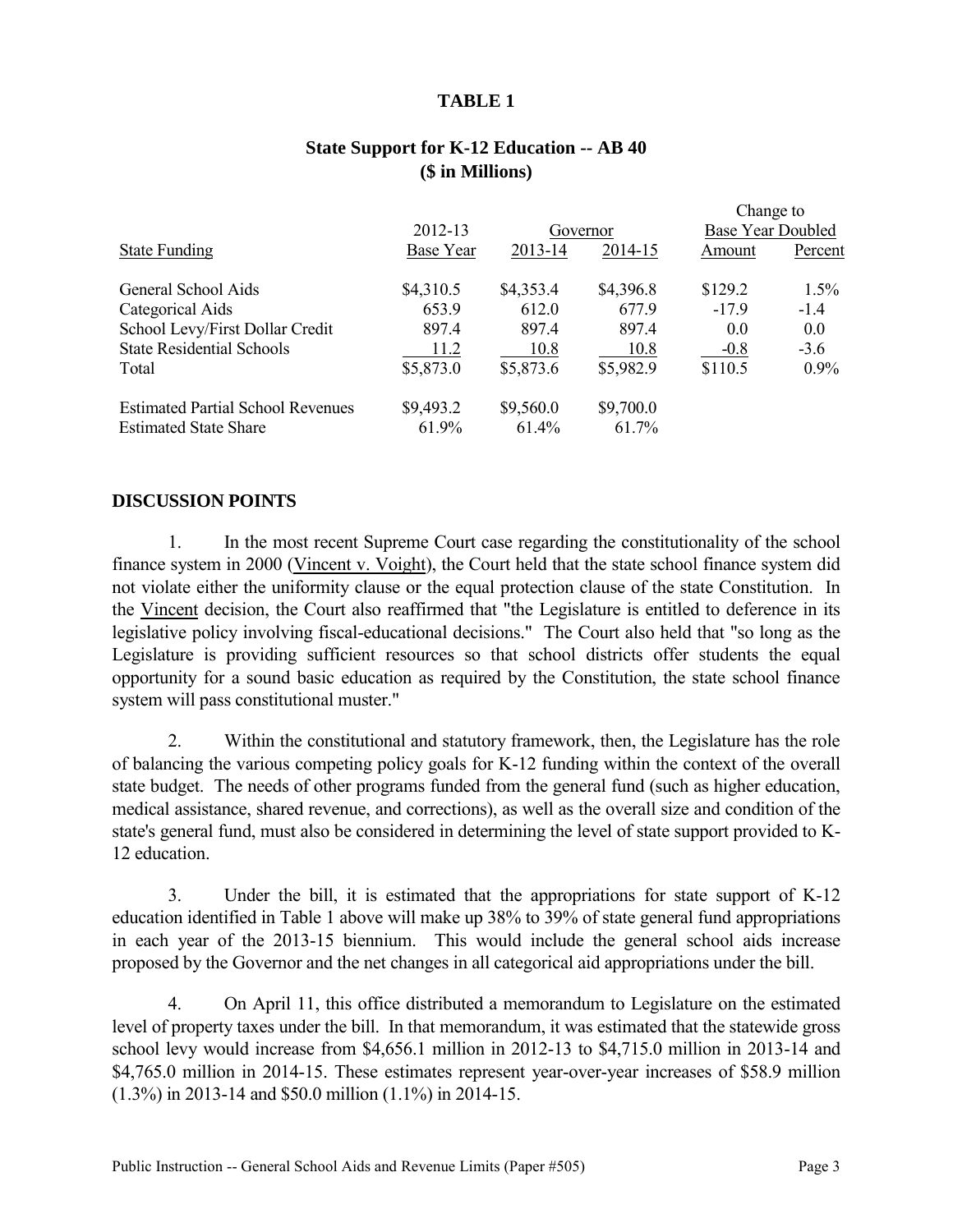5. On April 19, this office distributed a memorandum to the Legislature on options for the per pupil and low revenue adjustments in the 2013-15 biennium. That memorandum also provided additional information on the revenue limit factors under current law that lead to the projected increases in the gross school levy, even with no per pupil adjustment in the revenue limit calculation. These factors include changes in the debt levy, referenda, underlevy, low revenue adjustment, and prior year base revenue hold harmless adjustment.

6. The relatively large portion of the state general fund devoted to state support of K-12 education under the bill, along with the increases in state aid and estimated local levy, could be viewed as appropriate in light of the state's constitutional and statutory responsibilities with regard to K-12 education.

7. If the level of state and local funding provided to a particular district under the bill would be viewed as insufficient by the school board, that board would have the option to prioritize the operating budget of the district to maintain the programming which is most important to the stakeholders in the district. Further, current law allows a school district to exceed its revenue limit through referendum. The referendum option would ensure that a majority of the voters support a district's decision to spend at higher levels.

8. The Committee could also choose to modify the per pupil adjustment and low revenue adjustment to provide additional financial resources to school districts, based on the overall level of partial school revenues, state aid, and statewide levy that is judged to be appropriate. The alternatives presented in this paper are drawn from the April 19 memorandum referenced above.

9. A per pupil adjustment would provide a general increase in the financial resources of school districts. The April 19 memorandum, however, discussed how the restoration of the prior year base hold harmless adjustment in 2013-14 under current law would duplicate some portion of the revenue limit increase that districts with declining enrollment would otherwise receive from an increase in the per pupil adjustment.

10. Table 2 lists the changes in statewide revenue limit authority in each year of the 2013-15 biennium that would result under four options to modify the per pupil adjustment. For example, as shown in the first line of Table 2, if a \$50 per pupil adjustment were allowed in both 2013-14 and 2014-15, statewide revenue limit authority would increase by \$20 million in 2013-14 and \$61 million in 2014-15 compared to AB 40. This additional revenue limit authority would be funded from some combination of state general aid and local levy. For each of the per pupil adjustment amounts shown, four alternatives for additional general school aid funding can be considered relative to the amount of revenue limit authority generated: (a) none of the revenue limit authority funded with state aid (under which districts would have the ability under revenue limits to raise, in total, the indicated amounts from property taxes); (b) 50% state funded; (c) 61.5% state funded (consistent with the estimated level of total state support under the bill in each year); and (d) 100% state funded (under which there would be no property tax impact on a statewide basis compared to AB 40). Some other combination of state general aid and local levy could also be provided under any of the alternatives.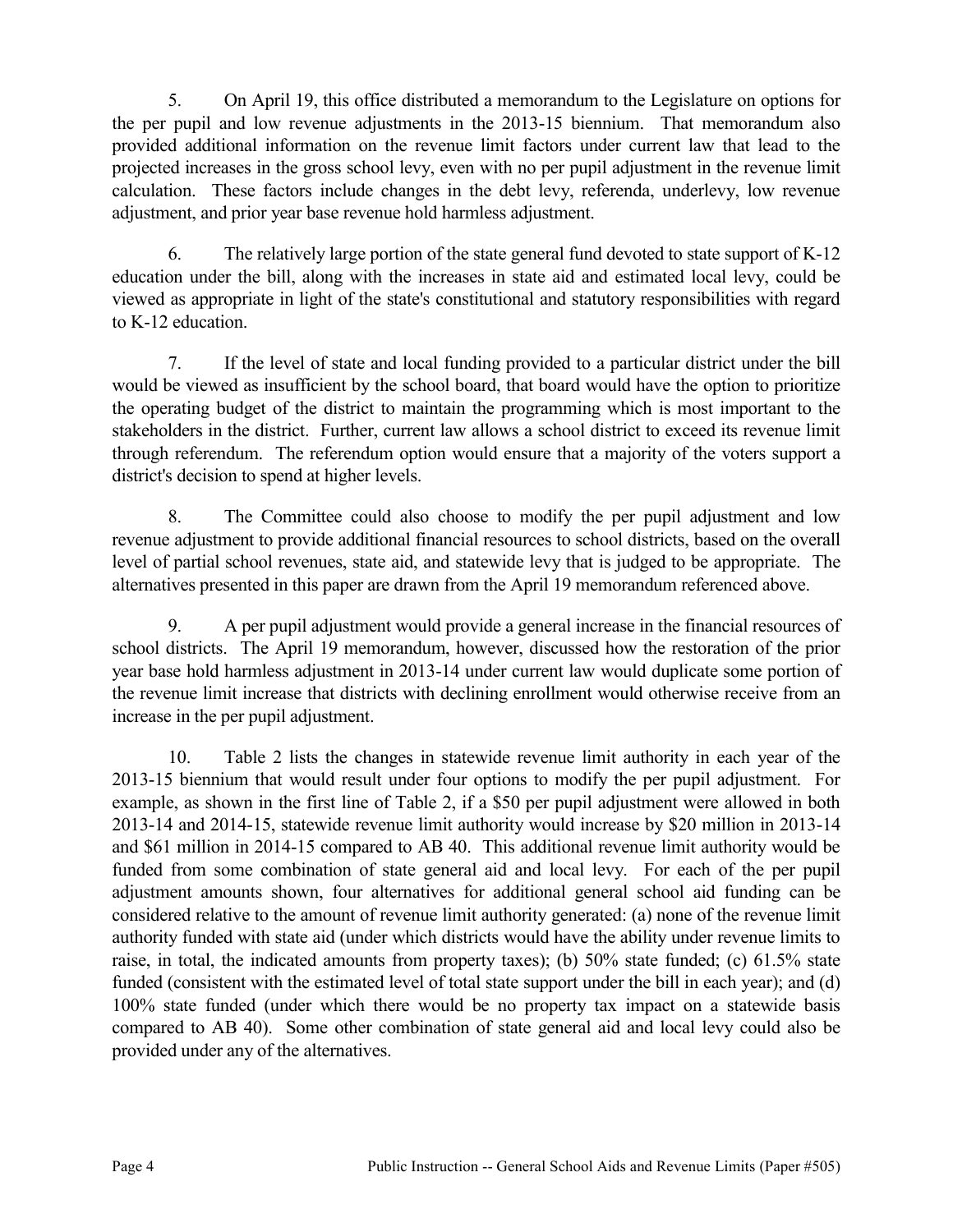#### **TABLE 2**

|                                  | Change in Revenue Limit Authority<br>(\$ in Millions) |            |          |
|----------------------------------|-------------------------------------------------------|------------|----------|
|                                  |                                                       |            |          |
|                                  | 2013-14                                               | 2014-15    | Biennial |
| $$50/\$50$ per pupil (Alt. B1)   | \$20                                                  | <b>S61</b> | \$81     |
| $$100/\$100$ per pupil (Alt. B2) | 49                                                    | 132        | 181      |
| \$150/\$150 per pupil (Alt. B3)  | 82                                                    | 207        | 289      |
| \$200/\$200 per pupil (Alt. B4)  | 120                                                   | 288        | 408      |

#### **Revenue Limit Authority Under Options to Modify Per Pupil Adjustment (Change to Bill)**

11. The Committee could also consider alternatives to increase the low revenue adjustment. This adjustment is intended to decrease the disparity between low-revenue and highrevenue districts in the state by providing additional revenue limit authority to low-revenue districts.

12. Table 3 shows the changes in statewide revenue limit authority in each year of the biennium that would result under five alternatives related to the low revenue adjustment. The per pupil amounts shown for the low revenue adjustment are set relative to the indicated per pupil adjustment to provide approximately \$15 to \$20 million in additional revenue limit authority, in total, to low revenue districts over the biennium. For example, if a \$50 per pupil adjustment and a \$9,150 low revenue adjustment were allowed in 2013-14 and a \$50 per pupil adjustment and a \$9,250 low revenue adjustment were allowed in 2014-15, statewide revenue limit authority would increase by \$24 million in 2013-14 and \$71 million in 2014-15 compared to AB 40. As with the examples in Table 2, this additional revenue limit authority would be funded from some combination of state general aid and the local levy. The same four state funding options (0%, 50%, 61.5%, and 100%) can be considered for each of the alternatives shown.

#### **TABLE 3**

#### **Revenue Limit Authority Under Options to Modify Per Pupil and Low Revenue Adjustments (Change to Bill)**

|                                                              | Change in Revenue Limit Authority |         |            |
|--------------------------------------------------------------|-----------------------------------|---------|------------|
|                                                              | (\$ in Millions)                  |         |            |
|                                                              | 2013-14                           | 2014-15 | Biennial   |
| \$0/\$0 per pupil, \$9,150/\$9,200 low revenue (Alt. B5)     | 85                                | \$11    | \$16       |
| \$50/\$50 per pupil, \$9,150/\$9,250 low revenue (Alt. B6)   | 24                                | 71      | 95         |
| \$100/\$100 per pupil, \$9,200/\$9,350 low revenue (Alt. B7) | 55                                | 145     | <b>200</b> |
| \$150/\$150 per pupil, \$9,250/\$9,450 low revenue (Alt. B8) | 88                                | 221     | 309        |
| \$200/\$200 per pupil, \$9,300/\$9,550 low revenue (Alt. B9) | 128                               | 303     | 431        |

13. If the Committee modifies the per pupil adjustment in the 2013-15 biennium, it should also decide whether to continue that adjustment amount into the 2015-17 biennium or not.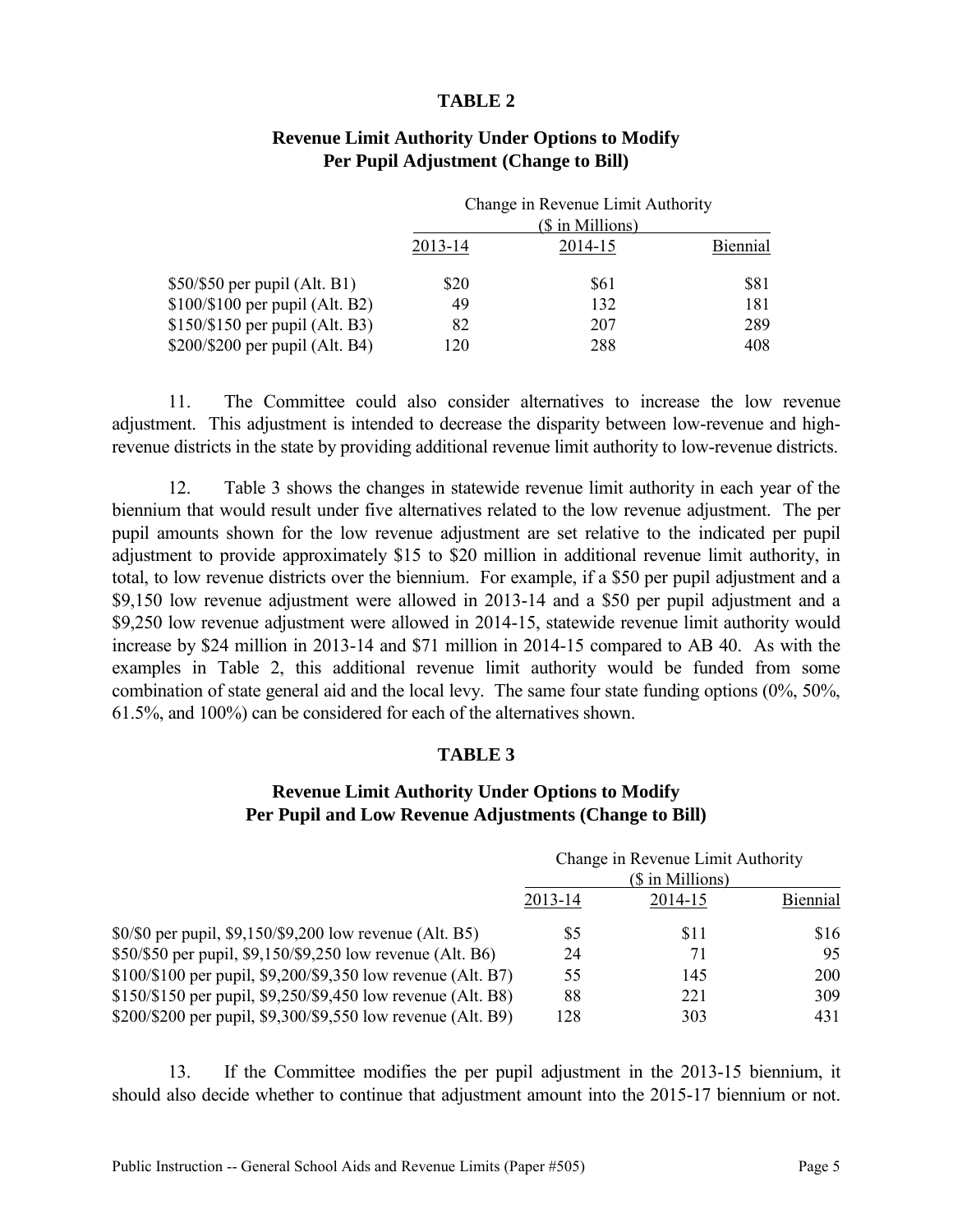Under one alternative, the Committee could specify that there be no per pupil adjustment beginning in 2015-16 and each year thereafter (Alternative C1). This would be similar to the approach used in the 2011-13 biennial budget act.

14. The Committee could also specify that the per pupil adjustment in 2014-15 would also apply to subsequent years (Alternative C2). This would be similar to the approach used in biennial budget acts prior to the 2011-13 biennium. Under either alternative, the 2015-17 Legislature would be able to change the law to modify the per pupil adjustment or other aspects of revenue limits. This set of alternatives would, however, specify what the per pupil adjustment would be absent a subsequent change in the law.

## **ALTERNATIVES**

### **A. Governor's Recommendation**

1. Approve the Governor's recommendation to provide \$42,936,600 in 2013-14 and \$86,302,500 in 2014-15 for general school aids.

2. Delete provision.

| ALT A <sub>2</sub> | <b>Change to Bill</b><br>Funding |
|--------------------|----------------------------------|
| <b>GPR</b>         | $-$ \$129,239,100                |

### **B. Per Pupil and Low Revenue Adjustments**

1. Set the per pupil adjustment under revenue limits at \$50 in 2013-14 and 2014-15, and provide one of the following levels of additional GPR funding for general school aids for the indicated state support of the revenue limit authority generated by those adjustments:

|                          | 2013-14    | 2014-15    | Biennial   |
|--------------------------|------------|------------|------------|
| a. $0\%$ state funded    | SO.        | 80         | 80         |
| b. 50% state funded      | 10,000,000 | 30,500,000 | 40,500,000 |
| c. $61.5\%$ state funded | 12,300,000 | 37,515,000 | 49,815,000 |
| d. 100% state funded     | 20,000,000 | 61,000,000 | 81,000,000 |

2. Set the per pupil adjustment under revenue limits at \$100 in 2013-14 and 2014-15, and provide one of the following levels of additional GPR funding for general school aids for the indicated state support of the revenue limit authority generated by those adjustments:

|                          | 2013-14    | 2014-15     | <b>Biennial</b> |
|--------------------------|------------|-------------|-----------------|
| a. $0\%$ state funded    | \$0        | \$0         | -80             |
| b. 50% state funded      | 24,500,000 | 66,000,000  | 90,500,000      |
| c. $61.5\%$ state funded | 30,135,000 | 81,180,000  | 111,315,000     |
| d. $100\%$ state funded  | 49,000,000 | 132,000,000 | 181,000,000     |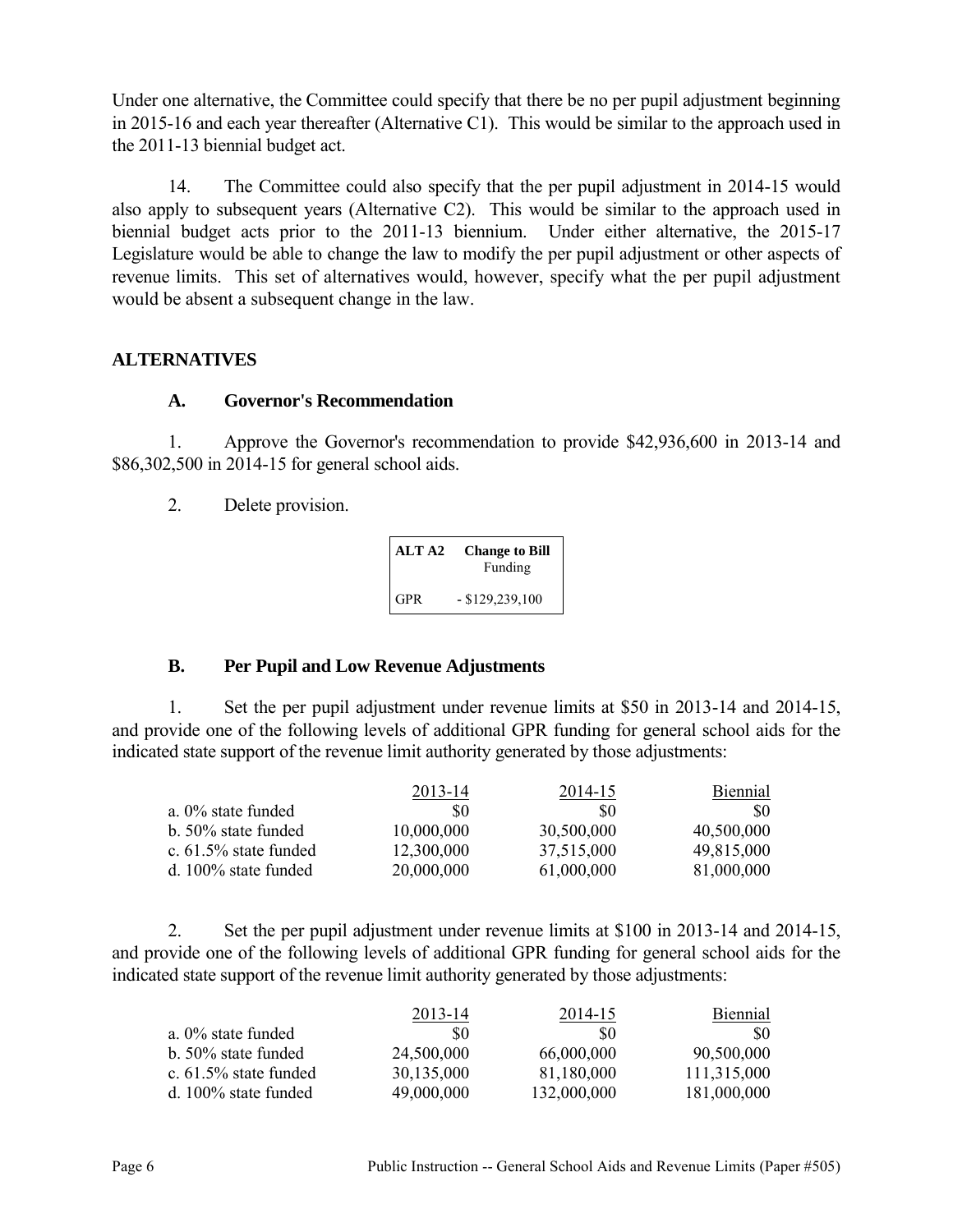3. Set the per pupil adjustment under revenue limits at \$150 in 2013-14 and 2014-15, and provide one of the following levels of additional GPR funding for general school aids for the indicated state support of the revenue limit authority generated by those adjustments:

| 2013-14    | 2014-15     | Biennial    |
|------------|-------------|-------------|
| \$0        | \$0         | -80         |
| 41,000,000 | 103,500,000 | 144,500,000 |
| 50,430,000 | 127,305,000 | 177,735,000 |
| 82,000,000 | 207,000,000 | 289,000,000 |
|            |             |             |

4. Set the per pupil adjustment under revenue limits at \$200 in 2013-14 and 2014-15, and provide one of the following levels of additional GPR funding for general school aids for the indicated state support of the revenue limit authority generated by those adjustments:

|                       | 2013-14     | 2014-15     | Biennial    |
|-----------------------|-------------|-------------|-------------|
| a. 0% state funded    | SO.         | 80          | SO.         |
| b. 50% state funded   | 60,000,000  | 144,000,000 | 204,000,000 |
| c. 61.5% state funded | 73,800,000  | 177,120,000 | 250,920,000 |
| d. 100% state funded  | 120,000,000 | 288,000,000 | 408,000,000 |
|                       |             |             |             |

5. Maintain the bill provision providing no per pupil adjustment in 2013-14 and 2014- 15 and set the low revenue adjustment at \$9,150 per pupil in 2013-14 and \$9,200 in 2014-15 and each year thereafter, and provide one of the following levels of additional GPR funding for general school aids for the indicated state support of the revenue limit authority generated by those adjustments:

|                          | 2013-14   | 2014-15    | Biennial   |
|--------------------------|-----------|------------|------------|
| a. $0\%$ state funded    | \$0       | 80         | SO.        |
| b. 50% state funded      | 2,500,000 | 5,500,000  | 8,000,000  |
| c. $61.5\%$ state funded | 3,075,000 | 6,765,000  | 9,840,000  |
| d. 100% state funded     | 5,000,000 | 11,000,000 | 16,000,000 |

6. Set the per pupil adjustment under revenue limits at \$50 in 2013-14 and 2014-15 and set the low revenue adjustment at \$9,150 per pupil in 2013-14 and \$9,250 in 2014-15 and each year thereafter, and provide one of the following levels of additional GPR funding for general school aids for the indicated state support of the revenue limit authority generated by those adjustments:

| 2013-14    | 2014-15    | <b>Biennial</b> |
|------------|------------|-----------------|
| 80         | SO.        | -80             |
| 12,000,000 | 35,500,000 | 47,500,000      |
| 14,760,000 | 43,665,000 | 58,425,000      |
| 24,000,000 | 71,000,000 | 95,000,000      |
|            |            |                 |

7. Set the per pupil adjustment under revenue limits at \$100 in 2013-14 and 2014-15 and set the low revenue adjustment at \$9,200 per pupil in 2013-14 and \$9,350 in 2014-15 and each year thereafter, and provide one of the following levels of additional GPR funding for general